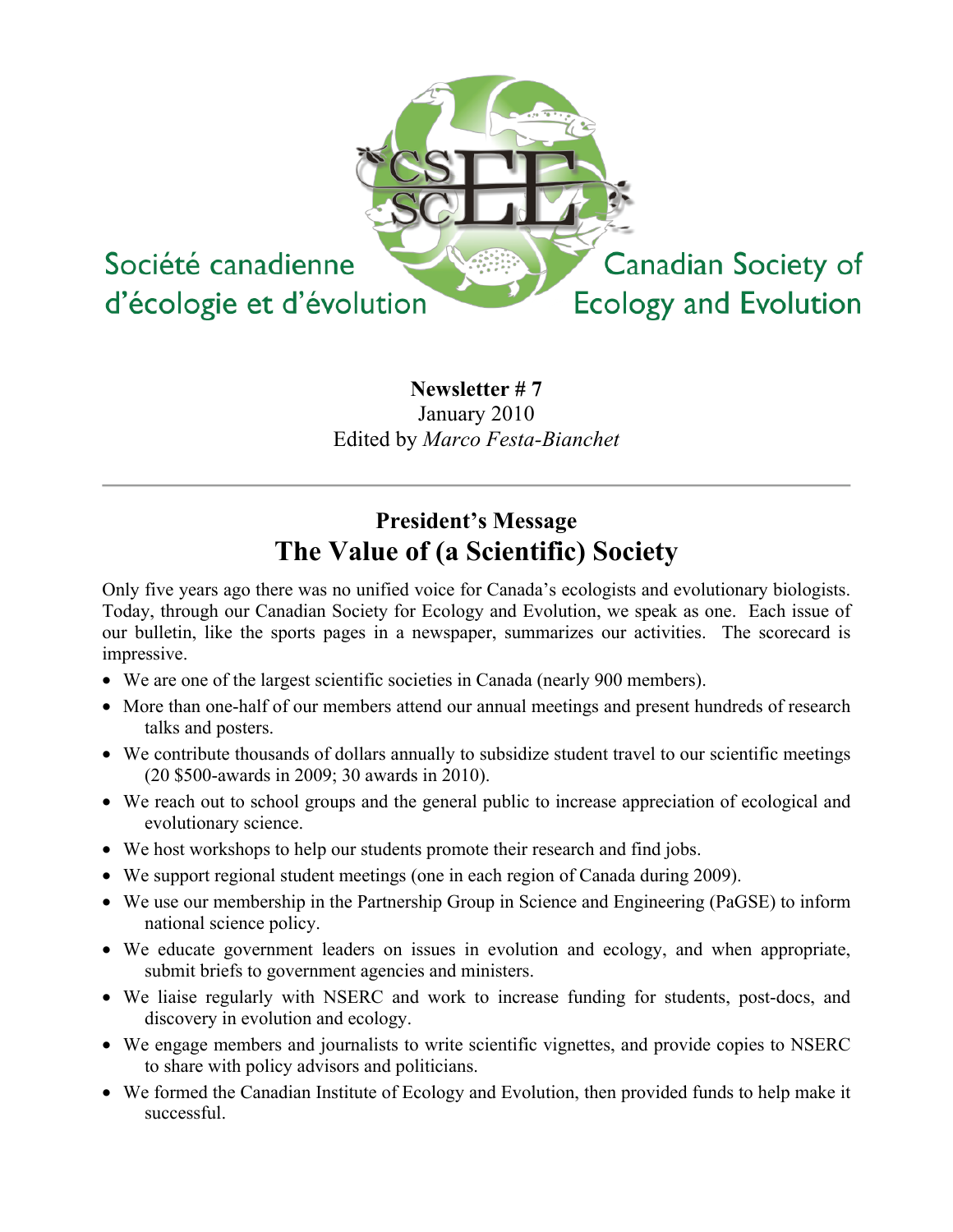- We instituted a series of prestigious awards to increase the profile of our people, and our science, at home and abroad.
- We collaborate with other national and international scientific societies to highlight Canadian science in co-sponsored meetings and symposia.
- We acquired representation on the Canadian Council for Animal Care.
- We established local CSEE representatives in all Canadian universities.
- We fight ignorance in evolution and ecology at every opportunity, and we work to galvanize public and government attention on such issues as global warming and loss of biodiversity.
- And we do all of these things for the price to individual members of a modest dinner.

None of these actions would have been possible without members and councillors who believe in our mission and work tirelessly to carry it forward. Yet while we thank each of you for your help and commitment to the CSEE, there is much more to be done. Our science remains vulnerable to well organized special interests aiming to obscure truth, hide objectivity, and obfuscate evidence in order to promote selfish agendas or financial gain.

Two recent examples highlight our Society's increased advocacy in response to global warming and lost biodiversity. In December, we were the first of 10 Societies to endorse the WWF letter from scientists calling on Prime Minister Harper and the Government of Canada to take immediate action to halt global warming. At about the same time, our biodiversity and conservation committee received acceptance of its proposal to host a symposium assessing the state of Canada's ecosystems at the 2010 Society for Conservation Biology meeting in Edmonton (3-7 July).

Some members of our community may be discomforted by increased advocacy and involvement in policy, even though we are bound by our constitution to pursue them. Detractors argue that the utopian role of scientists is, when asked, to simply provide advice as objective and dispassionate arbiters of knowledge. Perhaps they would be correct if government was free from interference by special interests and occasionally disingenuous lobbies. But reality is different. Data and theory tell us that no government, or the society that it represents, can ever cleanse itself of conflicting self interests.

We would do well to remember that our ability to practice science is only possible because we live in a larger society that invests heavily in education and pursuit of knowledge. To deny our benefactors of our insights and interpretations would represent the worst kind of misguided self interest. Our moral compass points clearly, and consistently, toward a mutually benevolent reinvolvement with Canadians. I am proud that the CSEE/SCEE is the vanguard of that initiative.

I have been extremely fortunate and honoured to serve the Canadian Society for Ecology and Evolution during the past four and a half years. I leave the Executive secure in the knowledge that the Society rests in the eager and capable hands of our continuing and new Council and Executive, that our members are committed to the Society's success and ideals, and that our best times lie before us. Founding Treasurer Louis Bernatchez, and Councillors Beatrix Beisner, Nathalie Brodeur, Marco Festa-Bianchet, and Mark Forbes also retired from their positions on 1 January. Please join me in thanking each of them for their selfless contributions to build our Society, for their consistent efforts to meet our mandate, and for their careful nurturing of Canada's ecology and evolution community.

#### *Douglas Morris*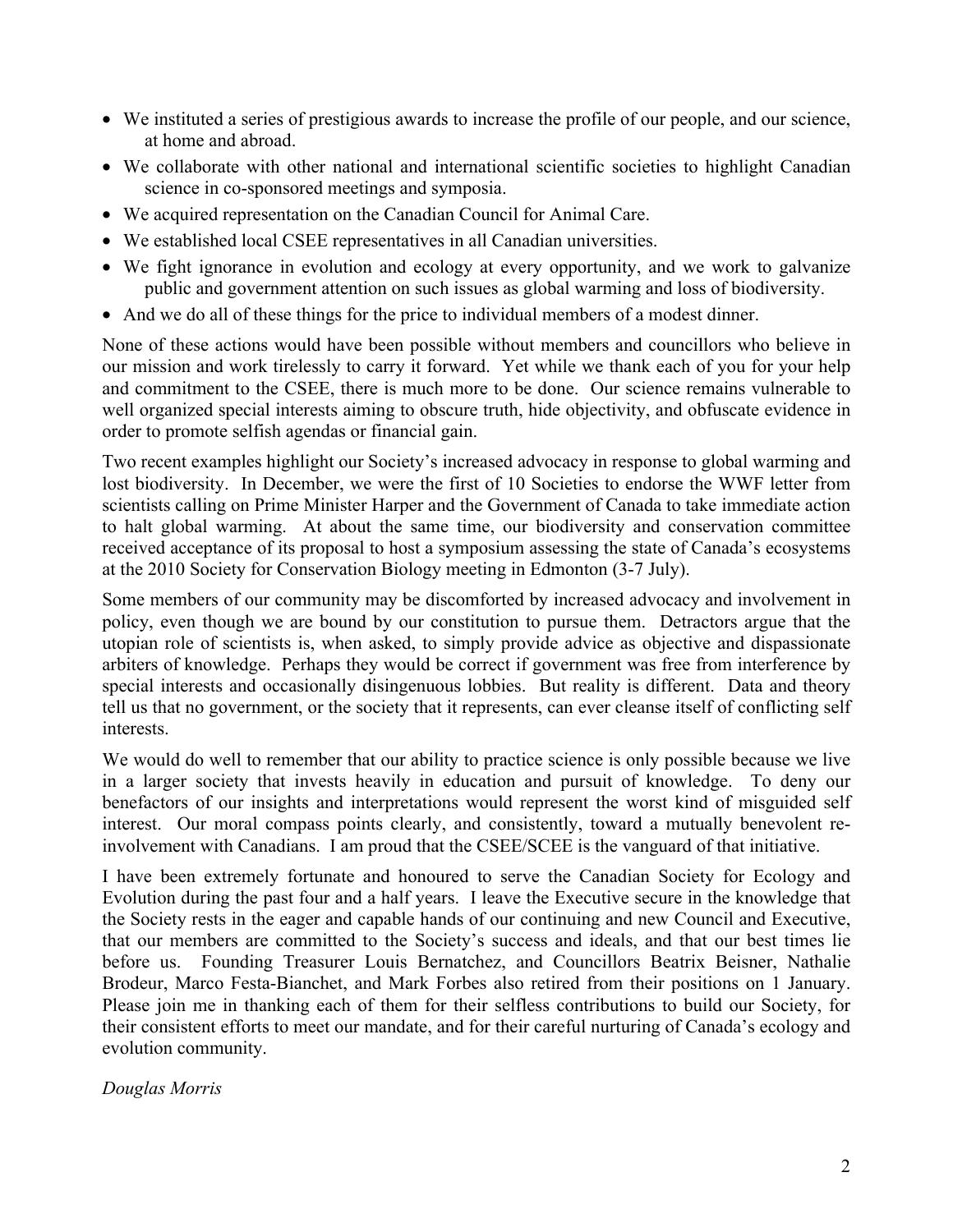### **Update on Council communications with NSERC**

CSEE Council met with NSERC Vice-President Mme Isabelle Blain, Team Leader Dave Bowen, and Program Officers Matt Vincelli and Kenn Rankine during the 4 December 2009 Council meeting. Evolution and ecology (EG 1503) co-chairs Marc-André Villard and Hugh MacIsaac joined by teleconference.

Mme Blain emphasized that the Discovery Grants Program remains the NSERC flagship, and shared her optimism that government has renewed its appreciation for discovery and NSERC's role in supporting it. She also explained that NSERC is committed to finding ways to better support post-doctoral fellows. We learned, despite elimination of two-year scholarships for MSc study, that NSERC places high value on Master's degrees and that the changes to scholarships were aimed at minimizing the damage caused by reduced government funding. Mme Blain then summarized the 2009 Discovery Grant competition in evolution and ecology, and highlighted data illustrating how grant sizes fluctuate under the new "binning system".

Council was encouraged by the optimistic outlook in Mme Blain's report, and restated our commitment to collaborate on NSERC's people, discovery, and innovation agenda. We encouraged NSERC to work with the Provinces and the Federal Government to solve the funding crisis for MSc students and post-doctoral fellows. We relayed our alarm that Canada's field stations, so crucial to many in our community, are no longer eligible for MRS funding. We emphasized the multifarious benefits that field stations provide, and suggested that a coordinated national network should be eligible for a dedicated funding envelope. We learned that NSERC is working on a somewhat similar model to enhance and support Arctic research. Mark Forbes volunteered to follow up on this initiative with field-station directors.

We also emphasized the interaction between discovery and innovation, and the research leadership by our community on themes such as global warming and loss of biodiversity that reflect Canada's science and technology strategy. We were again encouraged by Mme Blain's quick assertion that discovery in evolution and ecology has often been used to inform government policy. We explored a variety of options that will hopefully lead to closer collaboration between discovery and NSERC's Partnerships and Innovation programs. The dialogue was positive and productive. We provided all NSERC officials with a summary of our goals and were assured that a copy would also be given to NSERC President Suzanne Fortier.

We concluded our liaison in frank discussions with co-chairs Villard and MacIssac who confirmed that the new binning system for discovery grants is superior to that used in recent years. The system is not yet perfect, and could be improved by clearer instructions on grant assessments and by improved communication between NSERC and the research community. We were told that most difficulties emerge during assessments of the contribution of grant applicants to the training and education of HQP. Several Councillors remarked that these problems could be mostly circumvented by changing the design of research applications (form 101) to include a single page for description of contributions to HQP training.

Liaison with NSERC remains a high priority for Council, and we appreciate NSERC's continuing support of our Society and community of scholars. Our meetings provide a unique opportunity to share perspectives and to represent the interests of Canada's ecologists and evolutionary biologists. We are pleased that NSERC continues to find many of our suggestions useful, and we hope that our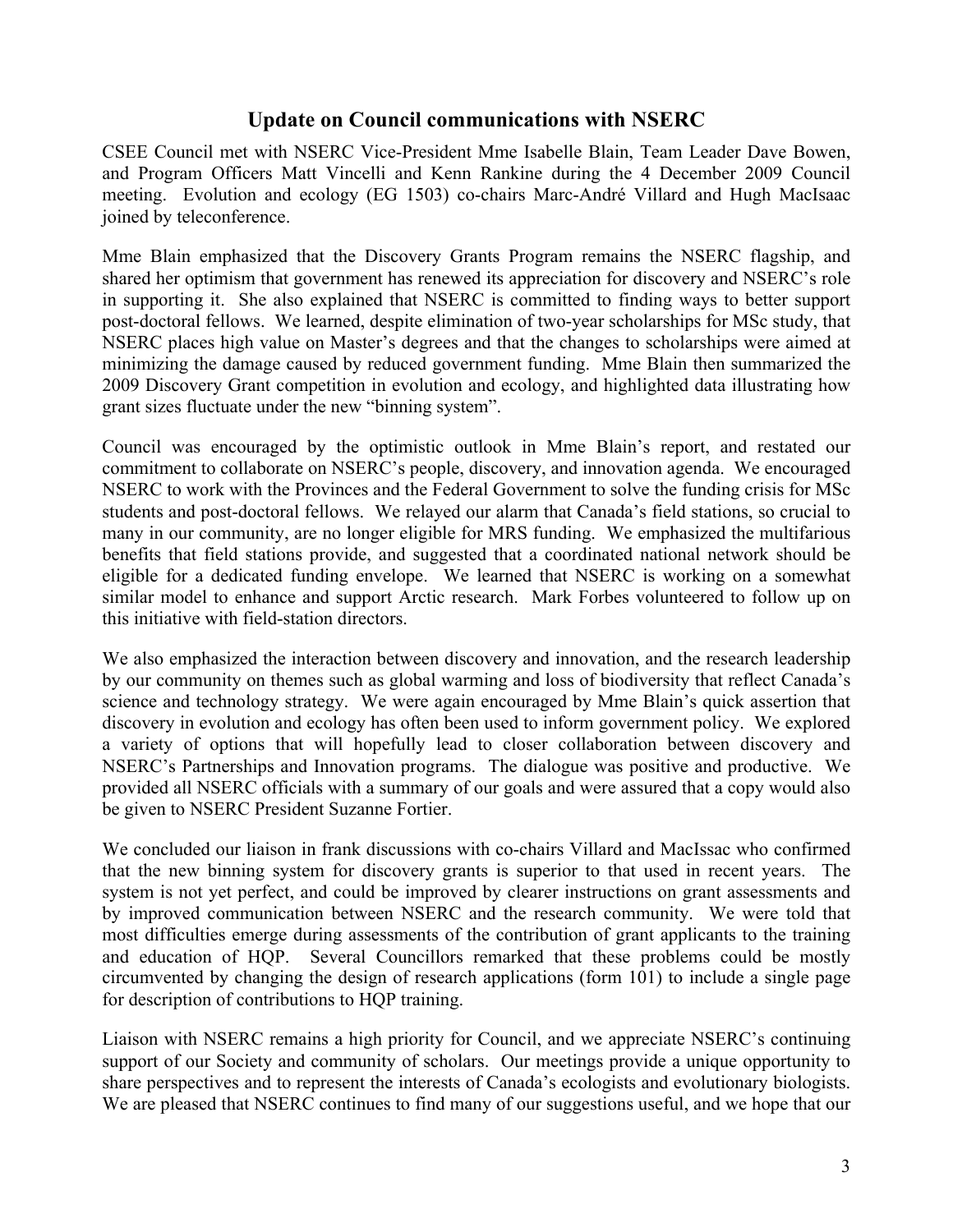ideas will help improve government support of Canadian science, and most particularly that practiced by Canada's ecologists and evolutionary biologists.

Council welcomes members' opinions on our interactions with NSERC. Please share your perspectives and ideas with Council and your local CSEE representative.

*Douglas Morris*

## **CSEE participation in the Executive of the Canadian Council on Animal Care**

The CSEE is a limited-term member of the Canadian Council for Animal Care, the "national peer review agency responsible for setting and maintaining standards for the care and use of animals used in research, teaching and testing throughout Canada". I was the CSEE representative last year, with the task of identifying issues of interest to the CSEE membership and to raise these issues with the CCAC. Many members of the CSEE use vertebrates in their research, and thus interact with the CCAC and local Animal Care Committees. Participation by the CSEE in the CCAC is thus of particular importance.

Last October 3-4, I attended my first CCAC meeting in Ottawa. The first day was dedicated to the Standing Committees (essentially sub-committees that deal with specific matters – they include Finance and Planning, Guidelines, Three Rs). I have been assigned to the Assessment Committee, that deals with the assessments of institutions that subscribe to the CCAC program. These include universities, federal government agencies and private institutions. The second day started with a meeting of the entire Council (approx. 30 members). The agenda included an open forum for members to pose questions and raise issues to the CCAC Executive and Secretariat. Below I outline two points from my experience:

1. During the Assessment Committee meeting, I learned that there will be a document that will outline how University Veterinarians should engage in continuing education. The point was made that many University Veterinarians do not have experience with lab animals, especially at small institutions, and that the CCAC should support their professional development. I raised the point that the many (most) University Veterinarians do not have experience with wildlife and other nontraditional animal models. I was told that wildlife/non-traditional models usually make a small proportion of the total number of animal use protocols, and it is typically not feasible for Universities to spend funds on training for their Veterinarians. Nonetheless, the committee was sensitive to my point, and suggested that University Veterinarians should consult outside experts in situations where they do not have expertise. In addition, it was suggested *that researchers should provide video, pictures and equipment to animal care committees to answer any questions that these committees may have*. This theme was repeated in conversations I had with other representatives. Those of us working with wildlife and other non-traditional animal models must educate our local animal care committee and University Veterinarian to facilitate our research. It is clear from discussions I have had with CSEE members that conflict with the local animal care committee over best practices with their species can be a major impediment.

2. The CCAC is attempting to have most/all federal government agencies subscribe to the CCAC program. This may have implications for some of our members. There were also discussions of having provincial agencies do the same (eg. Ontario Ministry of Natural Resources and other provincial equivalents).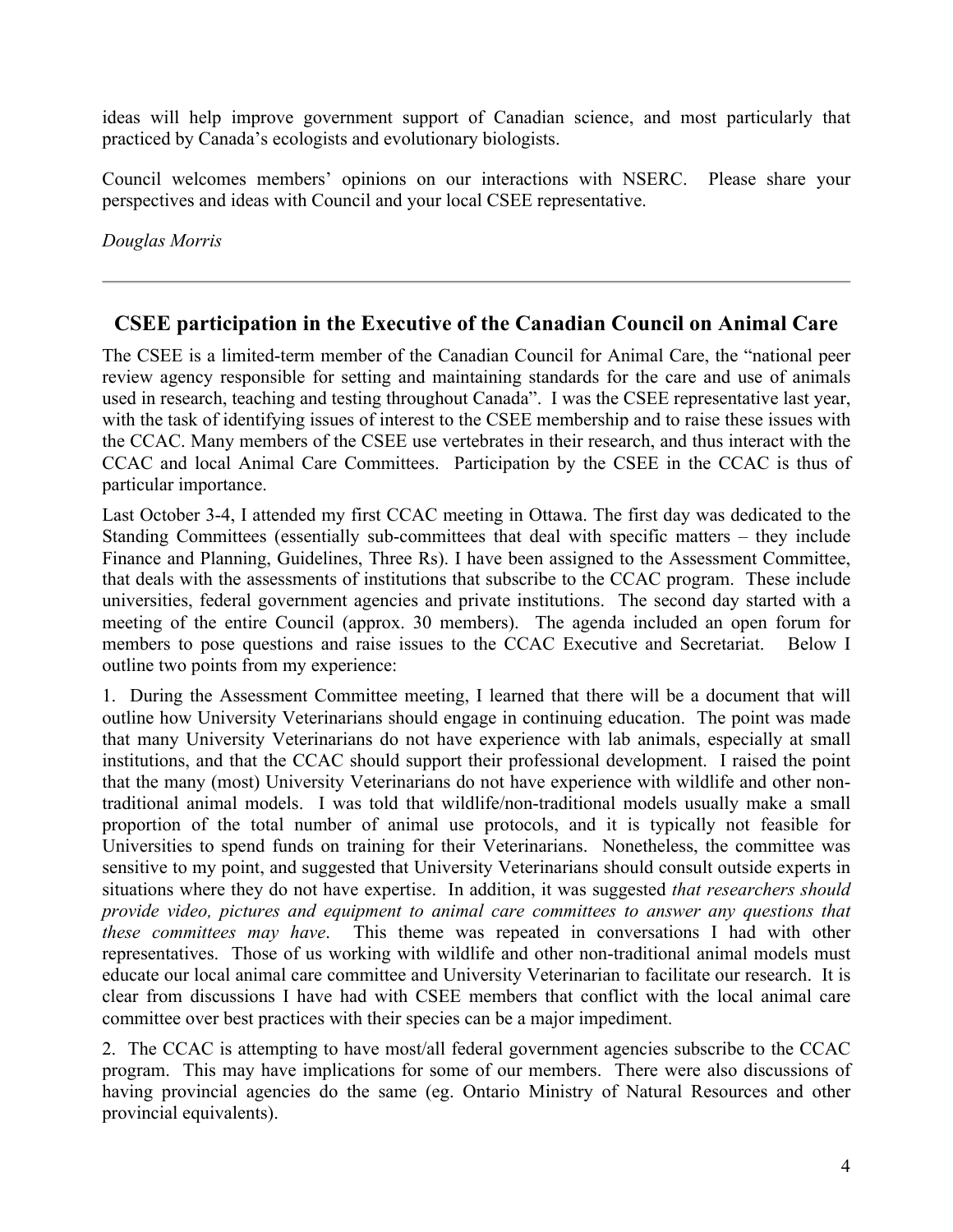Finally, the CCAC has just released its "Five-year plan (2009-2014)" (available at http://www.ccac.ca/en/Publications/PUBLICAT/Five%20Year%20Plan%202009-2014.pdf). This document continues the emphasis on traditional laboratory models (e.g. mice, rats, rabbits etc). Wildlife issues are rarely mentioned (in fact *wildlife* appears in the document only three times), and that there will be an emphasis on applying the 3 Rs to wildlife research. There is a publication on this issue (Griffin G. & Gauthier C. (2004) Incorporation of the principles of the Three Rs in wildlife research. ATLA 32 (Suppl. 1):215-219) written by the CCAC.

If you have any questions/concerns about CCAC issues, please contact me at aschultehostedde@laurentian.ca.

*Albrecht Schulte-Hostedde*

## **For student and post-doctoral members**

#### **Student Travel Awards to Quebec City**

This year, the Society will offer 30 student travel awards worth \$500 each for student members to attend the annual meeting in Quebec City, this is 10 more awards than were available last year. These travel awards do not apply to post-docs. Winners are expected to present their research at the meetings via a poster or talk. The awards will be drawn at random from among all eligible students who email the Secretary by February 25, 2010 (To: Sally Otto,  $otto@zoology.ubc.ca$ ; Subject: Travel award; Body: Please provide your address and whether you plan to present a poster or talk). Graduate students who are members of CSEE and not within 500km driving distance of Quebec City are eligible to apply.

#### **Presentation Prizes**

The Society will also grant oral and poster prizes, which will be awarded to the three best oral (\$500, \$300, \$200) and three best poster presentations (\$500, \$300, \$200) to student members. In addition, the Annals of Botany Journal will sponsor a prize for a student who exhibits an outstanding contribution in the field of botany (\$250). Prize winners will be announced on the last day of the three day meeting, May 12, 2010, at 4:30 PM.

#### **Third Annual Student and Post-Doctoral Lunch-Workshop**

A workshop will be taking place at the Quebec City meeting, scheduled for May 11, at 12:30 PM. Food and beverages will be provided to participants who register on the CSEE 2010 meeting registration form. Last year's workshop on non-academic jobs was a huge success with over 100 members participating. This year's subject will be announced shortly on the Workshops link on the CSEE 2010 meeting website: http://www.scee2010.ulaval.ca/meeting.htm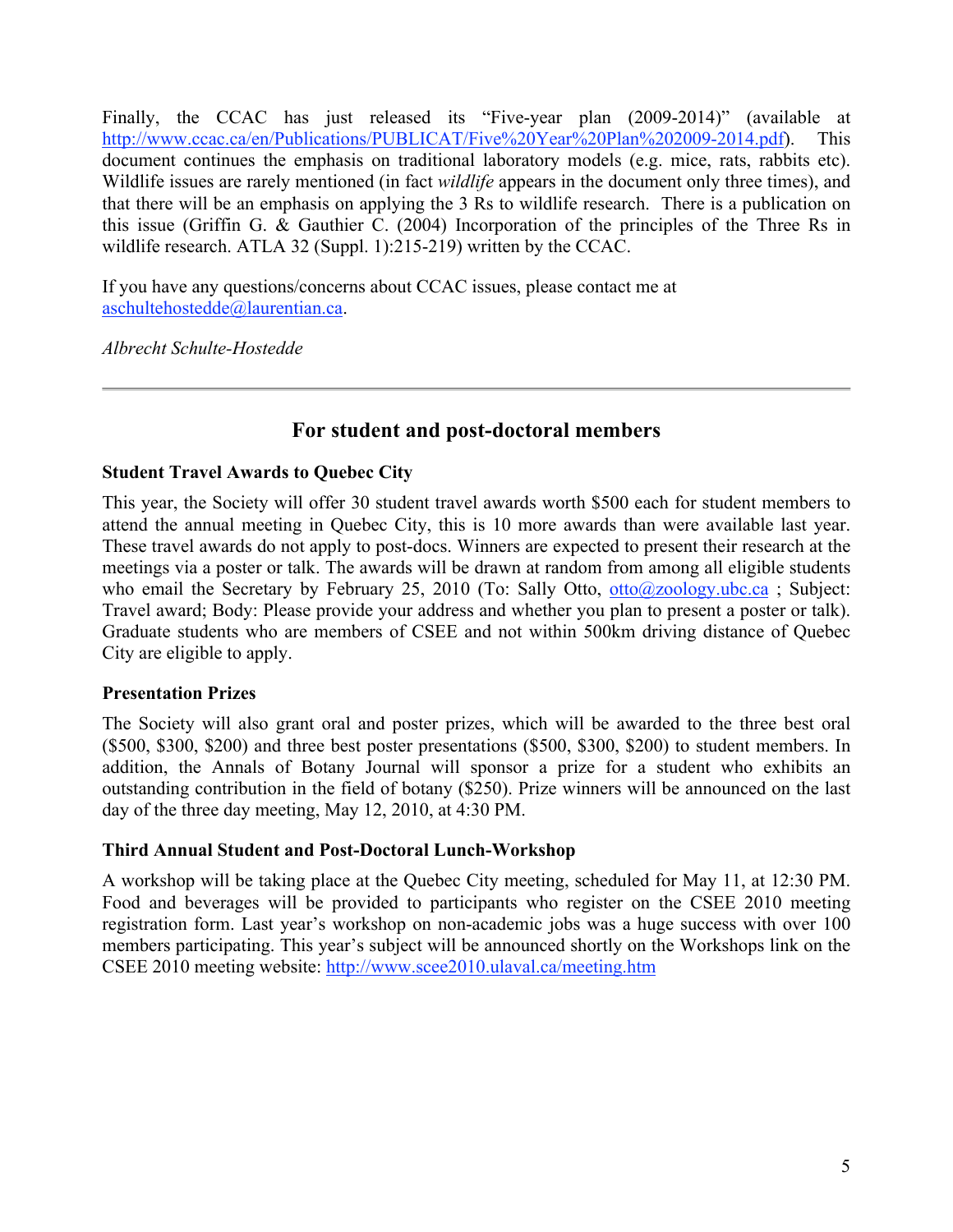#### **Activities during the Quebec City meeting**

The following activities are planned at this year's meeting and more are to come. Please see details by clicking on the Social Events link on the CSEE 2010 meeting website (see link above).

May 9: Opening reception at the Pub Universitaire May 10: Beer night in Vieux-Quebec May 10: NSERC information session May 11: Dinner-Cruise Banquet May 12: Student Prizes awarded to winners May13: Field trip at Cap Tourmente

#### **Stay Informed**

During registration time, and up until the day of the meeting, you will find all pertinent information on the student link from the main page of the CSEE website. This page will be updated periodically to keep you abreast of student activities during the meeting. Note that there will also be an Information Board in the poster session lobby, where all student/post-doc social activities and updates will be posted during the meeting.

*Kathryn Morton, CSEE student and post-doctoral council representative 2010-2011 Nathalie Brodeur, CSEE student representative on the local organising committee 2010*

## **Update on CSEE Membership**

The number of CSEE members reached a record 879 at the end of 2009. This ranks CSEE as one of the most important scientific societies in Canada and illustrates clearly its vigor and health. Our membership includes a majority of students and postdoc members (68.5%) as well six lifetime members. Nearly all of our members are associated with Canadian institutions (94%). The remaining members are from throughout the world. The map illustrates the geographic distribution of our Canadian members (in percent). Our next two meetings at Laval (2010) and Banff (2011) promise to increase our membership and ability to represent the broad interests of ecologists and evolutionary biologists throughout Canada! *Sally Otto and Louis Bernatchez*

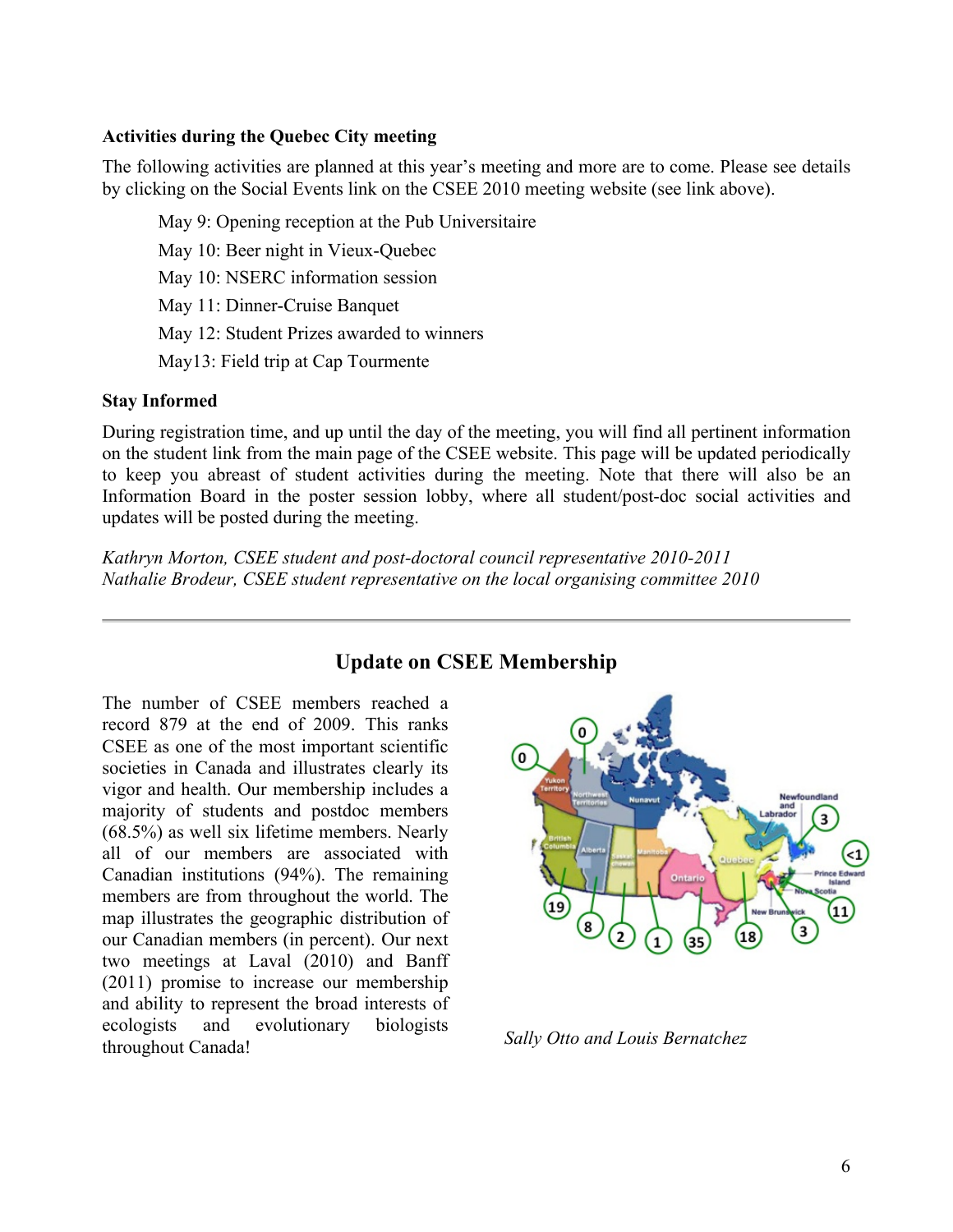#### **Ecology and Evolution research in field stations in Canada**

During their December meeting in Ottawa, CSEE Councillors queried NSERC on funding for biological field stations, given reductions to the Major Resources Support envelope. Six of 10 field stations that had formerly received NSERC MRS funding have not been re-allocated operating funds. NSERC VP Blain asked whether a single application for a network of field stations could come from the Ecology and Evolution community, possibly under the MRS or another NSERC program. It is the intention of Council to have this issue discussed in an informal session at the 2010 Laval meeting. Mark Forbes  $(mforbes6@gmail.com)$  has canvassed the Directors of Biological Field Stations in Canada for attendance at the Laval meeting; for leadership on this issue; and, for related topics on supporting field research in Canada (such as a possible follow-up workshop at CIEE). Should you wish to attend the Laval session, please email Mark.

*Mark Forbes*

## **CSEE Early Career Award**

#### **Name: English:** CSEE Early Career Award **French**: Prix de début de carrière de la SCEE

**Award Description**: The CSEE Early Career Awards/Prix de début de carrière de la SCEE recognize outstanding accomplishments and promising future research potential in ecology and evolution by scientists early in their career. The awards will be given to two candidates every 2 years. They consist of a 10-year membership to CSEE/ SCEE, \$500 cash award, travel support to the annual meeting of CSEE/ SCEE and an invitation to give a keynote lecture.

**Eligibilit**y: Applicants must have received their doctorate in the five years preceding the application deadline and must be active researchers in the field of ecology and evolutionary biology. Candidates need to be Canadian citizens, or landed immigrants, or have completed their PhD at a Canadian University, or be currently working at a Canadian University.

**Application/Nomination Procedures**: Candidates may apply directly or may be nominated. **Established researchers are encouraged to nominate outstanding young scientists**. Nominations **must** contain **all** of the following supporting materials: (1) a curriculum vitae, (2) a summary of research accomplishments (maximum 2 pages), (3) a 2-page statement of research plans for the next 5 years, (4) three recent publications, (5) names and addresses of three referees (including the nominating scientist where applicable) who will provide supporting letters. The 3 letters of reference should be sent separately from the candidate's nomination package. All nomination materials and letters of reference must be sent as PDF e-mail attachments.

**Time lines**: The deadline for receipt of all materials for the inaugural Early Career Awards (Candidates must have received their PhD degree on or after 15 November 2006), including letters of reference is 15 November 2011. Subsequent deadlines will be on the same date in oddnumbered years. All materials for the 2011 competition must be sent to the CSEE/ SCEE Chair of the Awards & Recognition Committee, Kathy Martin (Kathy.Martin @ubc.ca). The recipients will be notified of the award in mid-January 2012 and they will receive their award at the following annual meeting.

*Kathy Martin*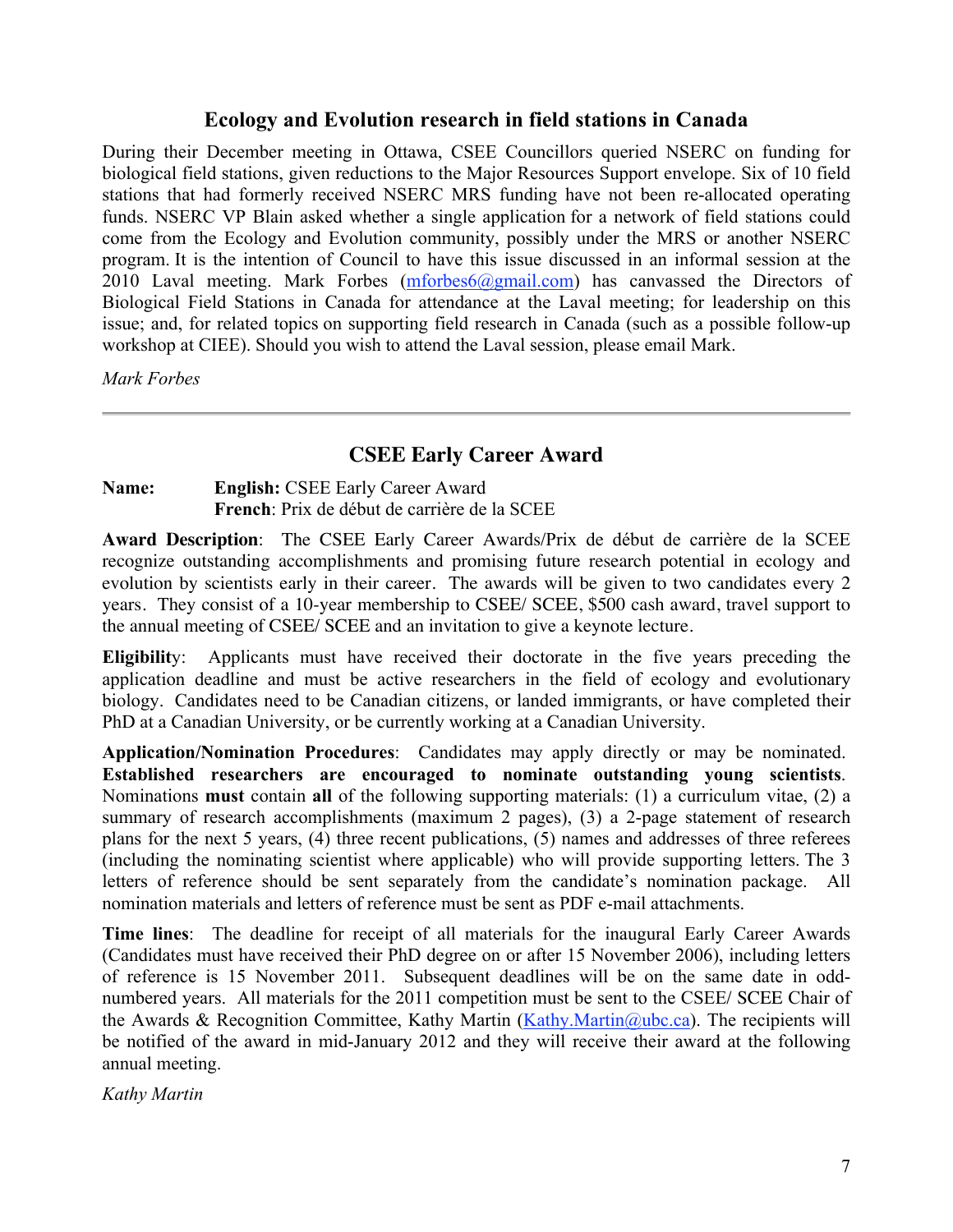## **Progress by the Canadian Institute for Ecology and Evolution**

The Canadian Institute of Ecology and Evolution made important strides in 2009 by offering scientific programs, applying for federal funding and expanding its membership. Thanks to the efforts of the participating investigators and to the financial support from its member universities, the CIEE is on the way to becoming a vital resource for the ecological and evolutionary research communities. A special "thank you" goes to the CSEE for a \$5000 grant to help support operations during 2010.

#### **Programs**

During its first 14 months of operation, 93 investigators and students have taken advantage of CIEE programs to further research in ecology and evolution and to lend their expertise in shaping environmental policy. Here is a summary:

THEMATIC PROGRAM: *An interim scientific assessment of the present and projected effectiveness of the Canadian Species at Risk Act*. 19-23 November 2008. *Program Leader*: Arne Mooers, Simon Fraser University. The program's final report was sent to the Hon. James Benzan, Chair, Parliamentary Standing Committee on Environment and Sustainable Development. Mooers has been invited to appear before the Committee during the formal review. The report is now in review for publication.

SYNERGY WORKSHOP: *Adaptive Movement of Interacting Species*. 10-13 September 2009. *Program Leaders*: Peter Abrams, University of Toronto, and Yuan Lou, Ohio State University. (Co-sponsored with the Fields Institute of Mathematical Sciences.) Sixty-one investigators met to explore improved methods for incorporating directed, adaptive movement through space into ecological models. Eighteen of North America's premier mathematical biologists and biological mathematicians gave invited talks, including Priyanga Amesakare, Steven Cantrell, Chris Cosner, Peter Chesson, Robert Holt, Mark Lewis, Mathew Leibold, Kevin McCann, and Roger Nisbet. Several publication spurred by the symposium are in preparation.

SPECIAL SYMPOSIUM: *Ecological and Evolutionary Implications of Climate Change*. 6-7 March 2009. *Program Leader*, Douglas Morris, Lakehead University. (Co-sponsored with the Lakehead University Centre for Northern Studies.) Commemorating the International Polar Year, this gathering considered ecological and evolutionary consequences of rapid climate warming and shifting precipitation for terrestrial, aquatic and marine habitat in the Canadian North. The Symposium also featured sessions for contributed posters by 14 graduate students and PDF's, plus offered an evening session open to the public. The Hon. Bruce Hyer, MP, Thunder Bay-Superior North, spoke during the public event.

VISITING FELLOW: *Samuel Scheiner***,** US National Science Foundation, June-July 2009. Scheiner wrote several chapters of a new book on the theory of biology.

### **Funding**

A grant proposal, requesting \$1.9M over five years, was submitted to the NSERC Major Resource Support program in October. If funded, this grant will provide over \$200K per year in direct support for Thematic Programs, Synergy Workshops, and Graduate Mini-Courses. The grant will also support development, in co-operation with the DRYAD project (http://www.nescent.org/wg dryad/), of an archive for the storage and distribution of data sets pertaining to Canadian biological systems.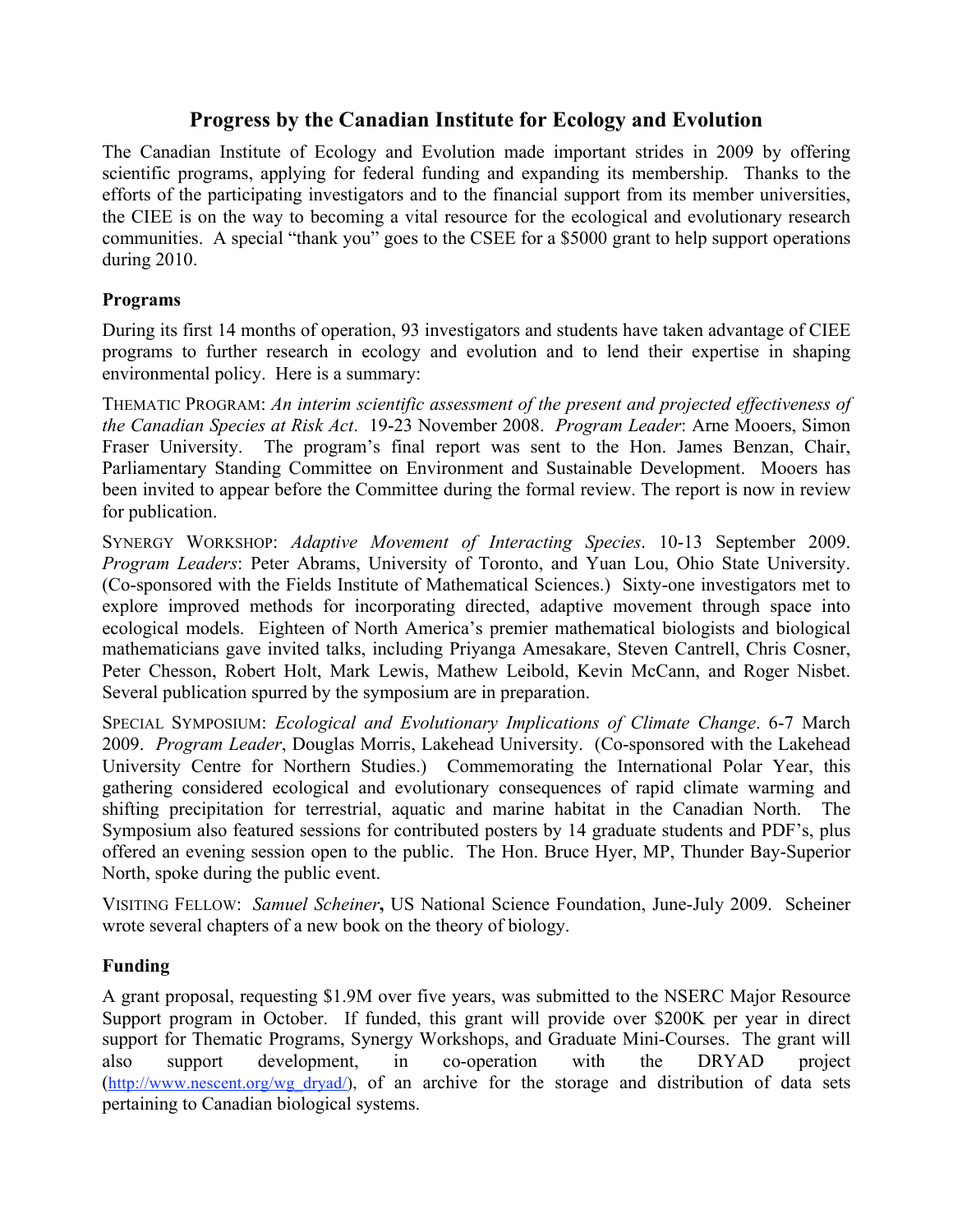#### **Membership**

The CIEE is organized as a consortium of Canadian universities. In 2009, three institutions— Carleton University, McGill University, and the University of British Columbia—joined the University of Toronto as CIEE members. The financial support they provide will keep CIEE moving forward in the year ahead. The Institute seeks to add member universities in 2010. Fees are \$8000 per year to universities graduating 5 or more Ph.D's per year in ecology and evolution, and \$3000 per year for others. As a perk of membership, students from participating institutions receive travel grants and fee waivers for CIEE Mini-courses. Contact Art Weis, CIEE Director, for information and assistance on membership (arthur.weis@utoronto.ca).

#### **Call for Proposals – 2010**

The CIEE will sponsor a new Thematic Program (working group) and a Graduate Mini-Course for the year 2010. A Call for Proposals was sent to the CSEE membership in January (http://www.ecoevo.ca/en/2010/CIEEproposals.pdf). The application process is simple and your participation is most welcome.

*Art Weis*

### **CSEE Committee on Biodiversity and Conservation**

CSEE's nascent Committee on Biodiversity and Conservation is up and tripping forward. The committee's mandate is to advise council on issues and policies that preserve or threaten biodiversity, and to liaise with other like-minded organizations nationally and internationally. We currently have four members: Marco Festa-Bianchet (Sherbrooke), Marty Leonard (Dalhousie), Arne Mooers (Simon Fraser, Chair), and Jana Vamosi (Calgary). We are looking for two more members to round us out, particularly folks with expertise at the ecosystem level, in aquatic biodiversity, and in northern biodiversity. If you are interested, please contact us (e.g.  $amooers(a)stu.ca)$ . In the meantime, we have taken on our first task: we have been asked by Environment Canada to organize independent scientific reviews of Canada's (and we think the world's) first nation-wide Environmental Status and Trends Report (ESTR). ESTR is a huge (many hundred-author) multi-level government report being prepared to meet our obligations under the Rio Convention on Biodiversity, focused on where all Canada's 25 terrestrial and aquatic ecozones are headed. A brief overview of ESTR and a map of the ecozones (the smallest one is mostly a vineyard) is at http://www.sfu.ca/~amooers/SCB/ESTR.pdf. These reviews will also be the basis of a four-hour symposium at the International Congress for Conservation Biology (Edmonton, July 4- 7, 2010), titled "Conserving Canada's ecosystems: threats and prospects", which will focus on the trends, prognoses and most effective ways to monitor and manage Canada's ecosystems. This is a big task for a small committee, but does seem a good fit for CSEE. Wish us luck; volunteer to help.

*Arne Mooers & Marco Festa-Bianchet*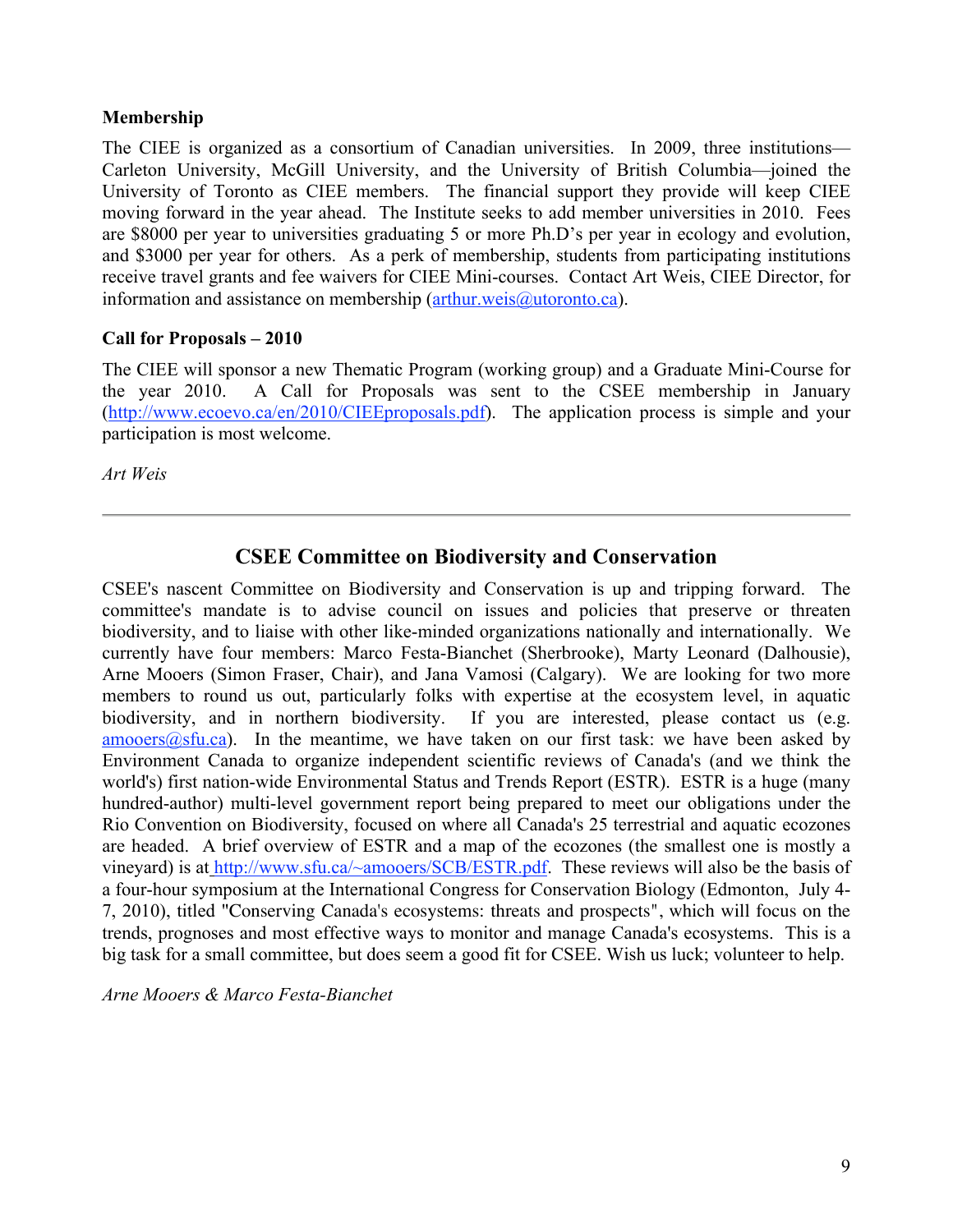## **Update from the Outreach Committee**

Your Outreach Committee was formed to uphold the CSEE's purpose to "raise public awareness of the importance of ecology and evolution in Canadian society". The committee consists of: Sean Rogers (Chair, University of Calgary), Rowan Barrett (University of British Columbia), Fanie Pelletier (Sherbrooke University), Crispin Jordan (University of British Columbia), Erika Crispo (McGill University), and Suzanne Gray (McGill University). The Committee advises the Executive and Council on issues regarding the promotion of public awareness in Ecology and Evolution in Canada. Here is a short summary of our most recent activities:

- 1. The committee will focus on annual events aimed at a public audience just prior to the meeting. This year we will organize a public lecture by Dr. Nadia Aubin-Horth (Université Laval). The title of her talk will be "2010: année de la biodiversité, siècle de la biologie", which translates to "2010: Year of Biodiversity, Century of Biology". Dr. Aubin-Horth will speak about the significance of Canadian research in biodiversity. The first CSEE public lecture will be held on Sunday, May  $9<sup>th</sup>$ , from 5 to 6 pm in the Laurentien building at Université Laval.
- 2. Reaching out to children is one of the best ways to educate the public about ecology and evolution in Canada. The committee will therefore hold a workshop for local, school-age children, to engage children in learning about ecology and evolution. We anticipate 5-8 activity stations. These will be operated by bilingual volunteer graduate students/faculty. This event will be held on Sunday afternoon from 2 to 5 pm, May 9th in the foyer facing the Jean-Paul Tardif room in the Laurentien building. If you are interested in educating young minds about the importance of ecology and evolution and would like to participate, please contact Fanie Pelletier (Fanie.Pelletier@Usherbrooke.ca), or Sean Rogers (srogers@ucalgary.ca).
- 3. We maintain a presence on the CSEE website and on facebook. Please join the CSEE facebook group (http://www.facebook.com/group.php?gid=58815627374). Over 460 members have joined and it is a great way to see more information and discussion about our Society. If you have any Outreach news you would like to share with our members, please contact Rowan Barrett  $(rbart t/\partial z)$ oology.ubc.ca
- 4. The Committee also considers funding requests for student regional conferences. We are pleased to announce that the CSEE will sponsor the 31st annual Pacific Ecology and Evolution Conference, to be held March  $5<sup>th</sup>$  to  $7<sup>th</sup>$  at the Bamfield Marine Sciences Centre.

*Sean Rogers*

## **CSEE 2010 meeting, Québec City, May 9-12**

It is with pleasure and enthusiasm that we invite you to the  $5<sup>th</sup>$  CSEE Annual meeting that will be held from 9 to 12 May 2010 in Québec. Our website is now live and you can already register:

### http://www.scee2010.ulaval.ca/meeting.htm

You will find there all necessary information about registration procedures, lodging, social events, etc.

#### **Deadline for talk/poster submission & lower-cost registration: March 10, 2010**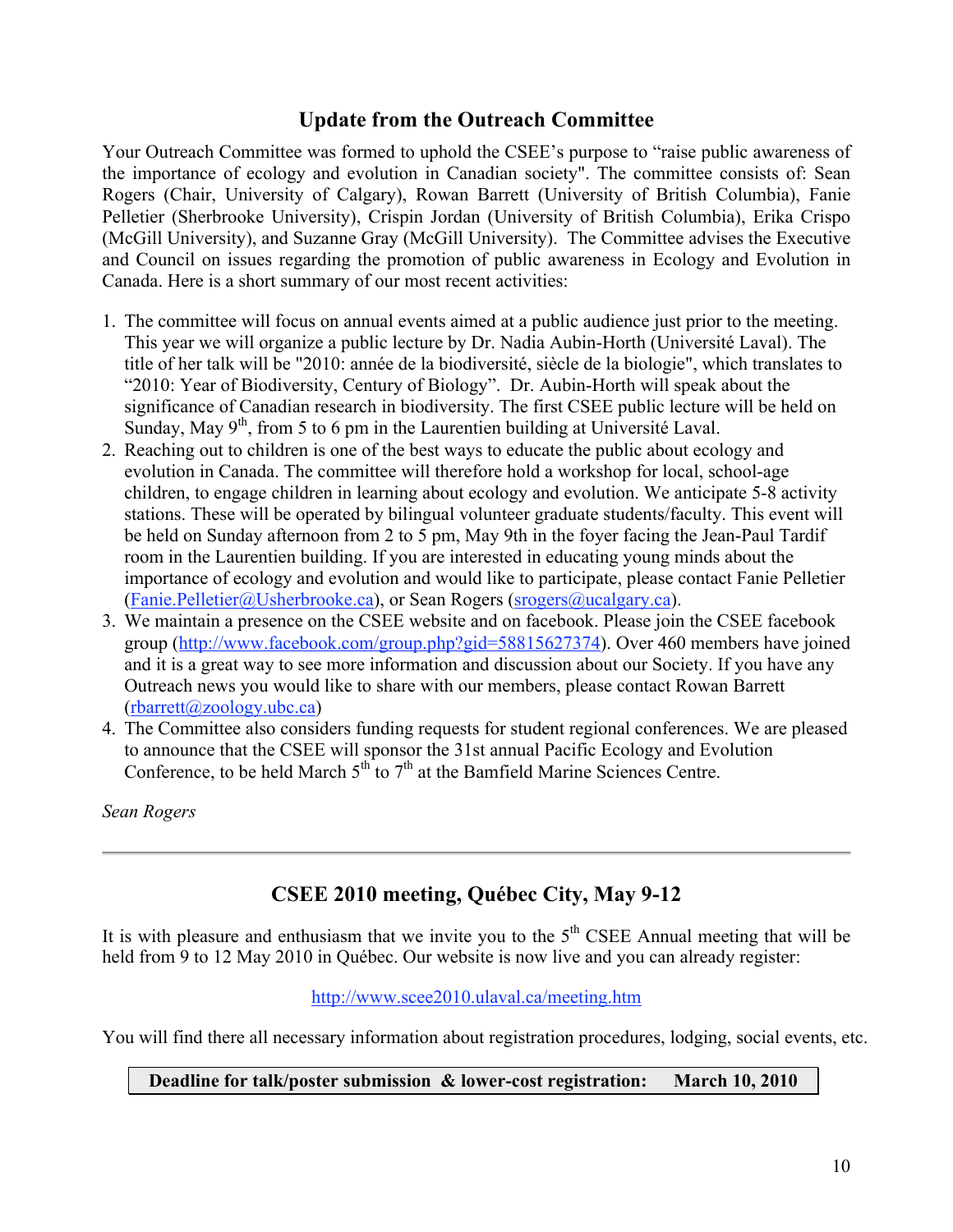Three symposia will feature the following themes:

- 1. Impacts of a changing climate in northern terrestrial ecosystems.
- 2. Biodiversity: a molecular perspective.
- 3. Marine ecosystems in a changing world.

Again this year, registration fees remain modest. They will include a dinner-cruise on the majestic St. Lawrence River. Il is important to note, however, that oral presentations will be limited to 300 and posters to 150. These will be allocated on a first arrived - first served basis.

Au plaisir de vous accueillir à Québec !

Local organising committee: *Louis Bernatchez (Chair), Nadia Aubin-Horth, Nathalie Brodeur, Stéphane Boudreau, Steeve Côté, Christian Landry, Julie Turgeon, Jeff Hutchings (vice-president CSEE).*

## **Update on the 2011 meeting: Calgary/Banff**

The 6th Annual CSEE meeting will be hosted by the University of Calgary at the Banff Centre in Banff National Park, Alberta, from May  $12<sup>th</sup>$  to May  $15<sup>th</sup>$ , 2011. Your 2011 local organizing committee consists of local faculty and students representing diverse areas in ecology and evolution; Sean Rogers (Main Organizer, University of Calgary), Jeff Hutchings (CSEE Vice President, Dalhousie University), Jana Vamosi (University of Calgary), Mary Reid (University of Calgary), Jessica Theodor (University of Calgary), Heather Proctor (University of Alberta), and Brian Kopach (Student/Post Doc Rep, University of Calgary). A call for Symposia will be held following the 2010 meeting and we look forward to input from our members. We are working hard to ensure an interesting and fulfilling meeting and hope to see you in the Rocky Mountains in 2011! If you have any questions about the meeting please contact Sean Rogers (srogers  $\omega$ ucalgary.ca).

*Sean Rogers*

## **CSEE 2012 Seventh Annual Meeting, Ottawa**

In 2012, the CSEE will meet jointly in Ottawa, Ontario, with the Society for the Study of Evolution, the Society of American Naturalists, the Society of Systematic Biologists, and the European Society of Evolutionary Biology. The meeting will be held in Ottawa's new, state-of-the-art Convention Center (http://ottawaconventioncentre.com) currently under construction on the banks for the historic Rideau Canal (a UNESCO world heritage site) and only steps from Parliament. The meeting will run from Friday July 6 (evening opening reception) until Tuesday July 10. This is the first time that the European Society has joined the other three for their annual meeting, and only the 3rd time that this meeting has ever come to Canada (Vancouver and Montreal have previously hosted it). The CSEE is excited to participate in this landmark event. The local organizing committee is headed by Howard Rundle (UOttawa) with help from Andrew Simons (Carleton U); both are current CSEE members.

*Howard Rundle*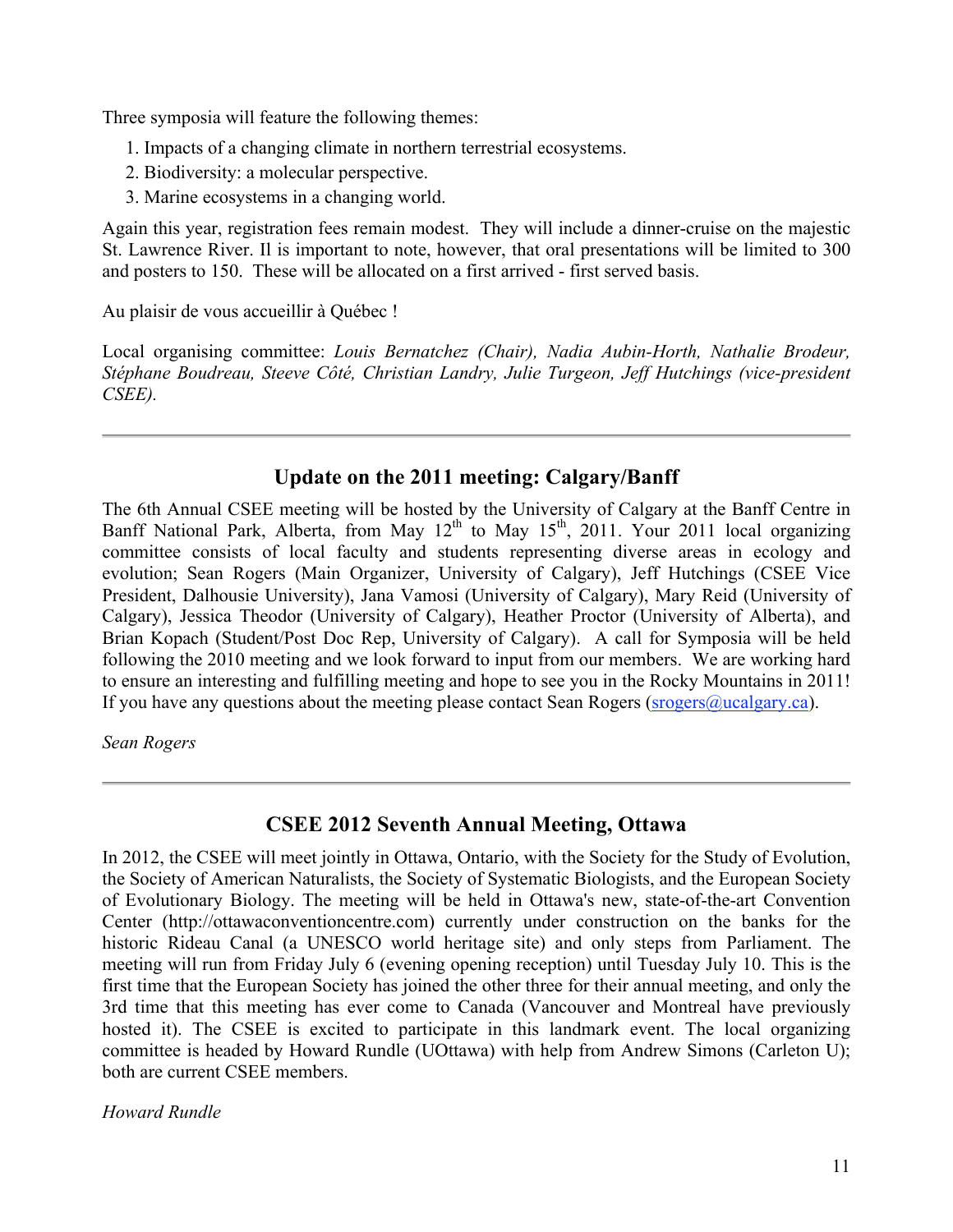### **CSEE supports student scientific meetings**

Modest financial support for student-organized scientific meetings in Ecology and Evolution in Canada is available from the CSEE. Contact Sean Rogers at *srogers@ucalgary.ca*

## **\$400 for your thoughts**

How would you like to make \$400 and help your society communicate the importance of basic research to government and society? The president of NSERC has asked us to provide short vignettes that describe how research in ecology and evolution has benefitted Canada. The CSEE council has produced four such vignettes (http://www.ecoevo.ca/en/vignettes.htm) and now we need more – particularly from a broader range of topics in ecology and evolution. We therefore ask you to provide us with additional vignettes explaining how basic research funded by NSERC has benefited Canadians. The best vignettes will be posted on our website and used in communications with NSERC and with government.

Please note that "benefits" can be diverse, ranging from ultimate applications to human health and well being (e.g., medicine, agriculture, fisheries) through to biodiversity, conservation, and sustainability (e.g., endangered species, climate change). Remember that the goal is to show how **basic** research in ecology and evolution, particularly that funded by NSERC Discovery Grants, can have important practical benefits, even if such benefits are not necessarily envisioned at the outset. We stress that many good examples will come from past research – because the benefits of basic research are often apparent only after it has been completed. Remember that you are writing for general readers (politicians and the public) rather than fellow scientists.

Please send your vignettes, comprising a paragraph or two, and optimally including a photograph or other key illustration, to the Chair of the CSEE Communications Committee  $(andrew.hendry@mcgill.ca)$ . \$400 prizes will be awarded to the best vignettes that we then use on the website and in correspondence with NSERC and others.

*Andrew Hendry*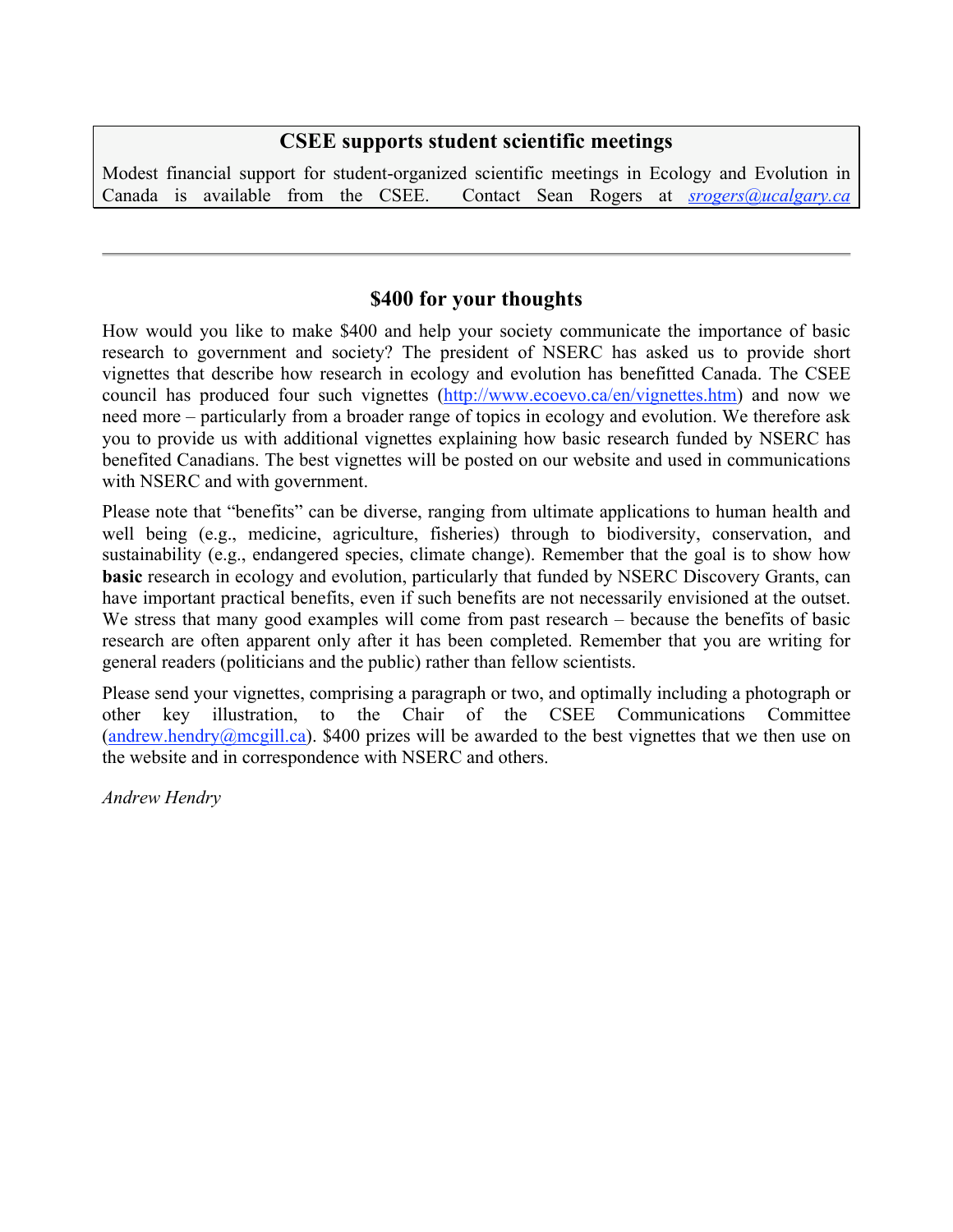## **ANNOUNCEMENTS**

#### **350 years of the Royal Society**

In celebration of its 350th anniversary, the Royal Society has published a special issue of *Philosophical Transactions B* entitled *Personal perspectives in the life sciences for the Royal Society's 350th anniversary.* This issue is FREE to access at:

http://rstb.royalsocietypublishing.org/content/365/1537.toc

The 19 articles in this issue have been contributed by some of the most eminent people in science (Robert May; Michel Loreau; Martin Nowak; Harold Mooney; Taras Oleksyk; Simon Conway Morris; Graham Bell) and, together, present a snapshot of the current status of key areas of science.

### **Research Coordinator, Bamfield Marine Sciences Centre**

The Bamfield Marine Sciences Centre seeks a motivated, service-oriented person as Research Coordinator that recognizes the time sensitive nature of field-based research. The Coordinator will facilitate research at BMSC by providing infrastructure and logistical support to visiting scientists.

Bamfield is on the west coast of Vancouver Island. It is a summer sport fishing destination and the northern terminus of the West Coast Trail. It has a vibrant arts and music community. In addition, it provides diverse opportunities for outdoor recreation including kayaking and surfing.

Additional information about the position and BMSC can be found on our website:

http://www.bms.bc.ca

## **Biology of Butterflies: Call for Contributed Papers**

The **6th International Conference on the Biology of Butterflies** will be held at the University of Alberta, Edmonton, Canada from June 29 through July 2, 2010. This meeting has been held at irregular intervals since 1981 and recognizes the role that the study of butterflies has played in our understanding of both evolutionary biology and ecology. Those wishing attend this meeting, and anyone wishing to present a Contributed Paper or a Poster, are encouraged to view the Conference webpage at:

http://www.biology.ualberta.ca/biobutterfly2010

| <b>Deadline for lower-cost Registration:</b> | <b>March 31, 2010</b> |
|----------------------------------------------|-----------------------|
| <b>Deadline for Abstract submission:</b>     | May 17, 2010          |

### **Survey of Taxonomic Expertise in Canada**

**Reminder:** The Council of Canadian Academies (http://www.scienceadvice.ca) has convened an Expert Panel to conduct an assessment of the state of taxonomic and biosystematics research in Canada. If you have taxonomic expertise (broadly defined, irrespective of taxon), please fill out the survey at:

#### http://www.surveymonkey.com/s/NT2PLN2

All responses will be treated in confidence. **Deadline: 7 February, 2010**